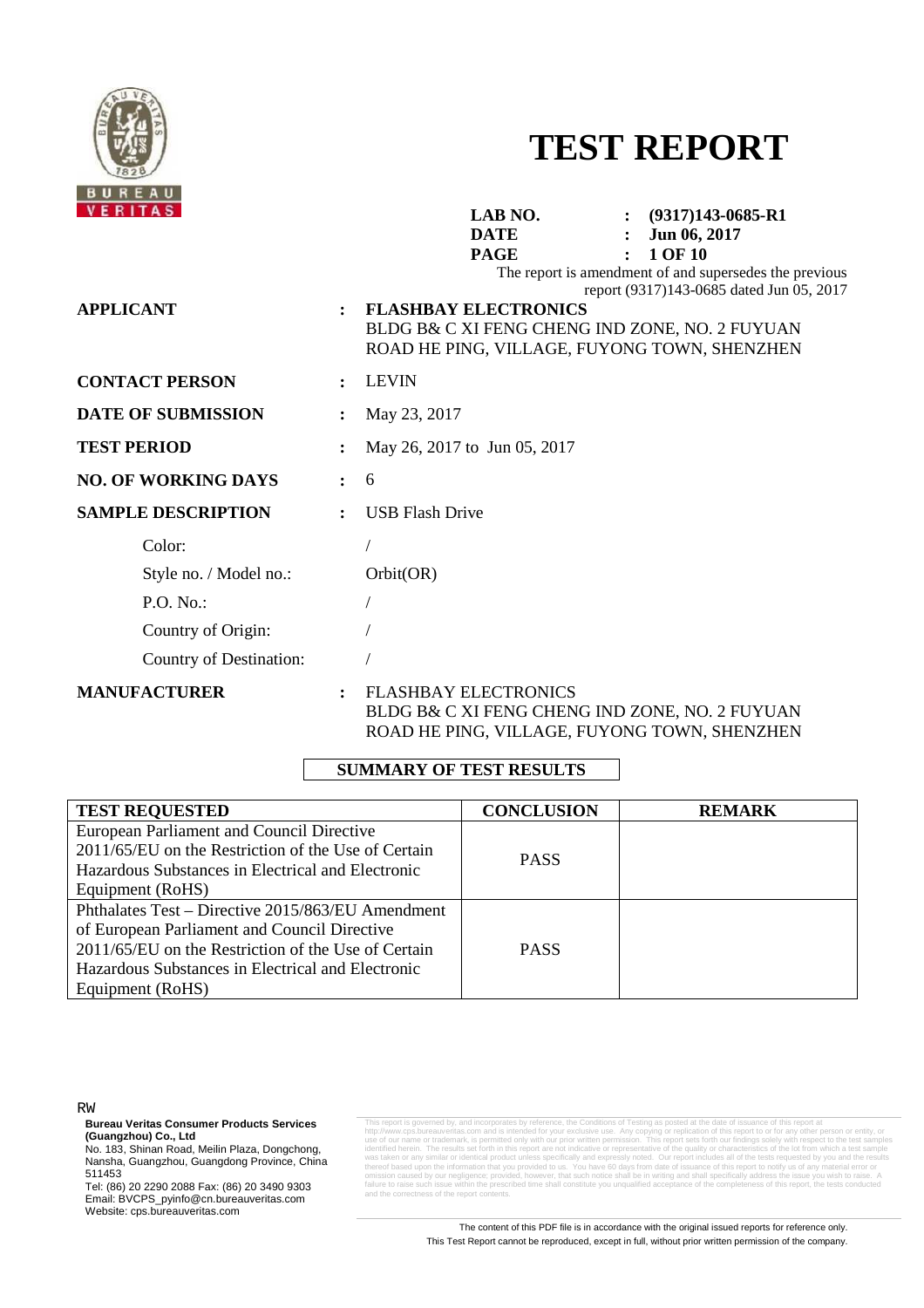

**LAB NO.** : (9317)143-0685-R1<br>DATE : Jun 06. 2017 **DATE : Jun 06, 2017**<br>**PAGE : 2 OF 10 PAGE : 2 OF 10** 



#### **REMARK**

If there are questions or concerns on this report, please contact the following persons:

| <b>GENERAL TEL:</b>     | (86) 755 83437287  |
|-------------------------|--------------------|
| FAX:                    | (86) 755 83439100  |
| <b>BUSINESS SZ TEL:</b> | (86) 755 21534 695 |
| FAX:                    | (86) 755 83439100  |
| <b>BUSINESS GZ TEL:</b> | (86) 20 87148525   |
| FAX:                    | (86) 20 87148528   |
|                         |                    |

 EMAIL: eechemical.sc@cn.bureauveritas.com cps.bureauveritas.cn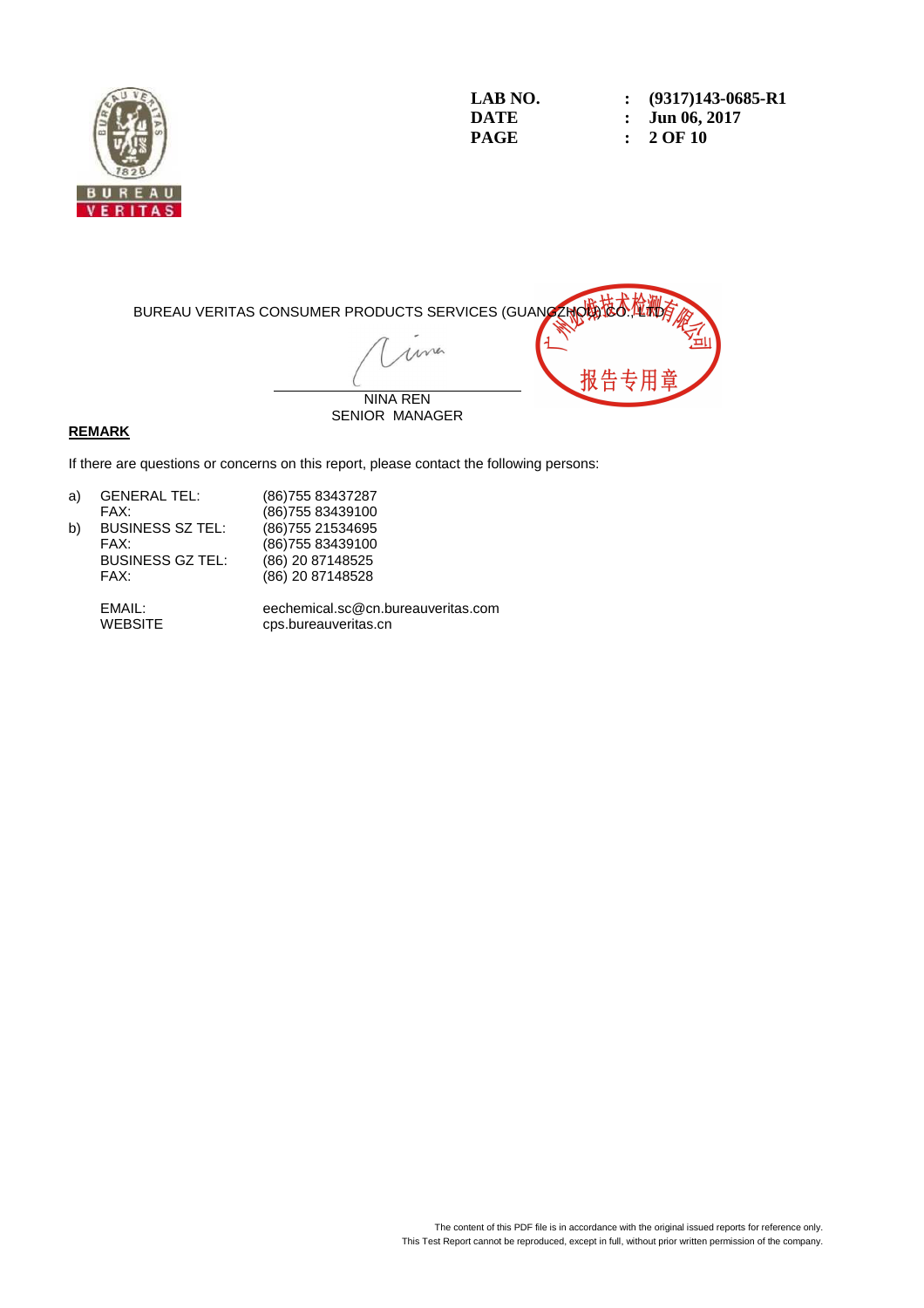

**LAB NO.** : (9317)143-0685-R1<br>DATE : Jun 06. 2017 **DATE : Jun 06, 2017**<br>**PAGE : 3 OF 10 PAGE : 3 OF 10** 

# **Photo of the Submitted Sample**

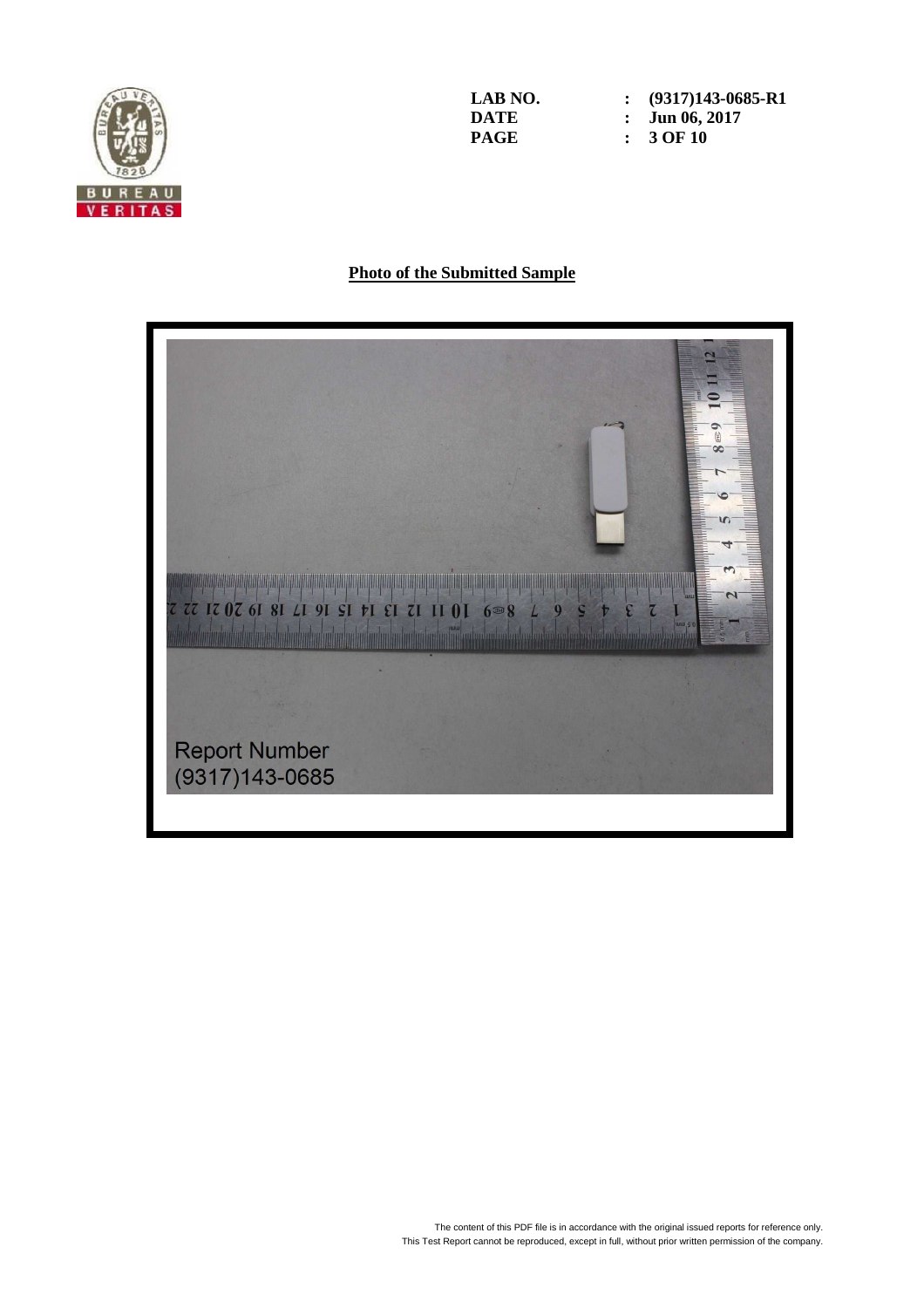

**LAB NO.** : (9317)143-0685-R1<br>DATE : Jun 06, 2017 **DATE : Jun 06, 2017**<br>**PAGE : 4 OF 10 PAGE : 4 OF 10** 

# **Photograph of test item(s)**



The content of this PDF file is in accordance with the original issued reports for reference only. This Test Report cannot be reproduced, except in full, without prior written permission of the company.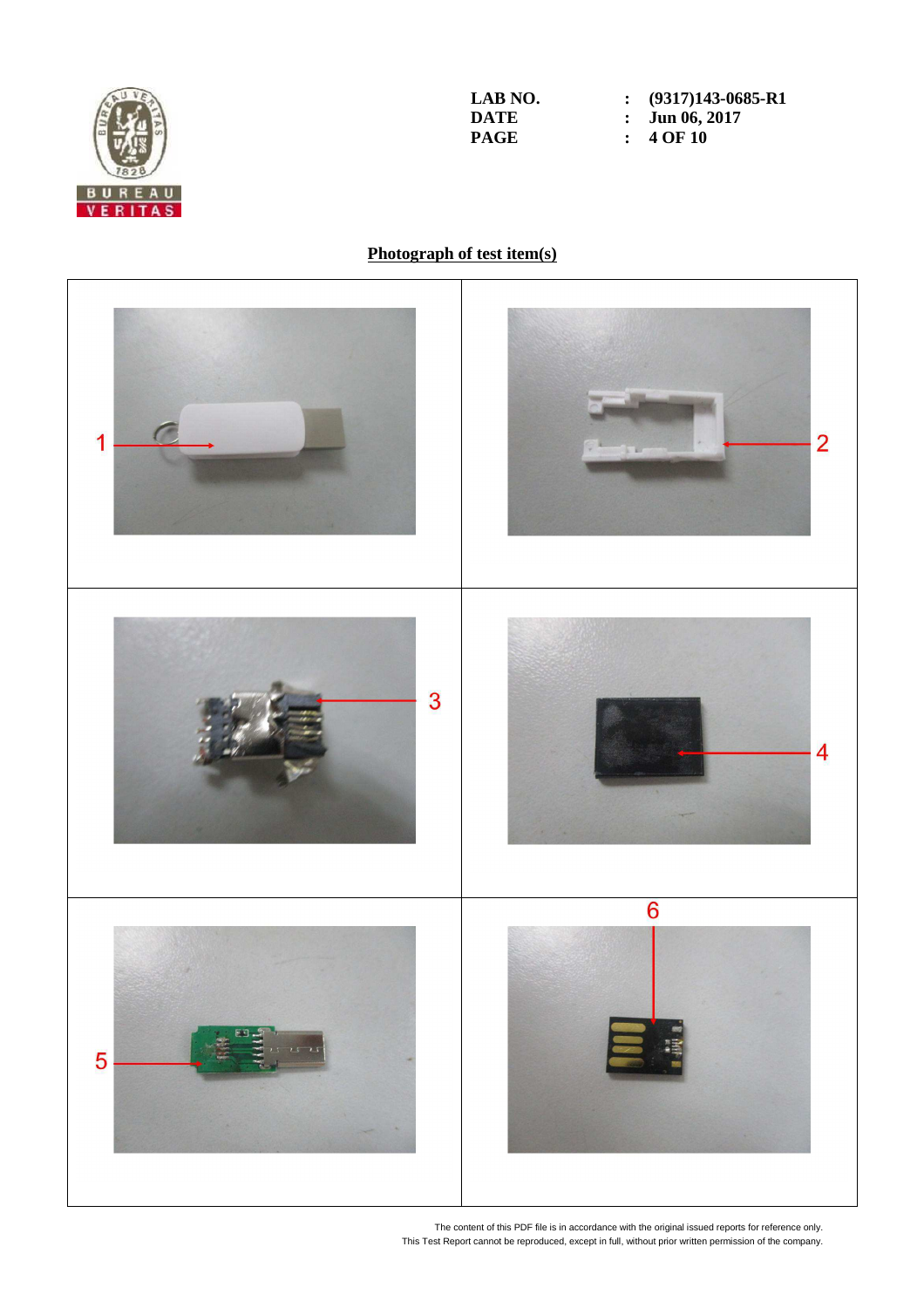

**LAB NO.** : (9317)143-0685-R1<br>DATE : Jun 06, 2017 **DATE : Jun 06, 2017**<br>**PAGE :** 5 OF 10 **PAGE : 5 OF 10** 



The content of this PDF file is in accordance with the original issued reports for reference only. This Test Report cannot be reproduced, except in full, without prior written permission of the company.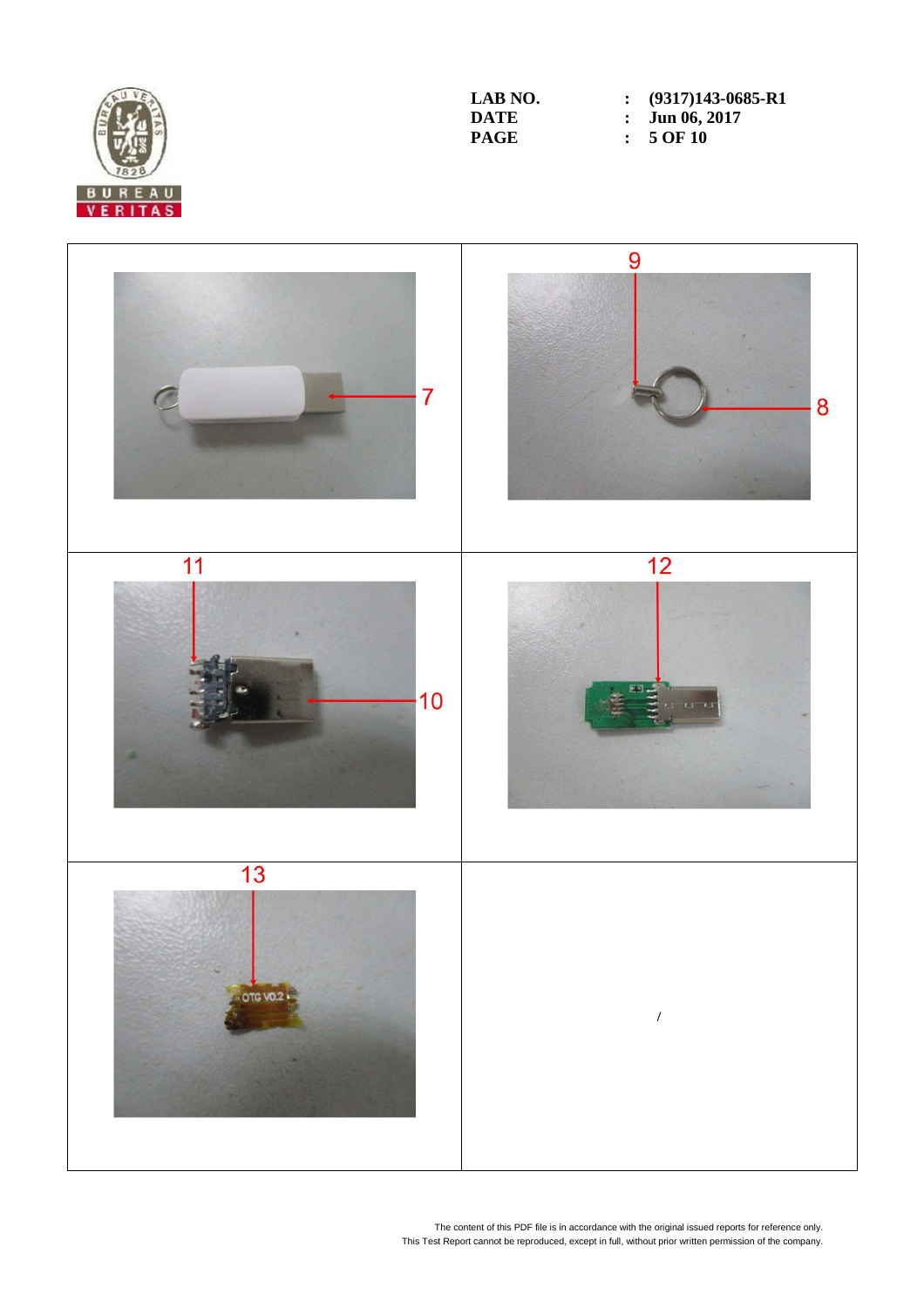

# **TEST RESULT**

#### **Compliance Test - European Parliament and Council Directive 2011/65/EU on the Restriction of the Use of Certain Hazardous Substances in Electrical and Electronic Equipment (RoHS)**

| <b>Test Method</b>  | : See Appendix.                                      |          |
|---------------------|------------------------------------------------------|----------|
| <b>Test Item(s)</b> | <b>Item / Component Description(s) + Location(s)</b> | Style(s) |
|                     | White plastic (case)                                 |          |
| 2                   | White plastic (pcb holder)                           |          |
| 3                   | Black plastic (holder, connector)                    |          |
| 4                   | Transparent plastic (foil)                           |          |
| 5                   | Green pcb (pcb)                                      |          |
| 6                   | Black pcb (pcb)                                      |          |
| 7                   | Silvery metal (case, USB)                            |          |
| 8                   | Silvery metal (ring)                                 |          |
| 9                   | Silvery plated golden metal (post)                   |          |
| 10                  | Silvery metal (case, connector)                      |          |
| 11                  | Silvery plated golden metal (pin, connector)         |          |
| 12                  | Silvery metal (solder)                               |          |
| 13                  | White printed brown fpc (fpc)                        |          |

| See Analytes and their corresponding Maximum Allowable Limit in Appendix |                |                 |                 |                        |             |              |                       |
|--------------------------------------------------------------------------|----------------|-----------------|-----------------|------------------------|-------------|--------------|-----------------------|
|                                                                          | <b>Result</b>  |                 |                 |                        |             |              |                       |
| <b>Parameter</b>                                                         | Lead $(Pb)$    | Cadmium<br>(Cd) | Mercury<br>(Hg) | Chromium<br>VI (Cr VI) | <b>PBBs</b> | <b>PBDEs</b> | Conclusion            |
| Unit                                                                     | mg/kg          | mg/kg           | mg/kg           | mg/kg                  | mg/kg       | mg/kg        |                       |
| <b>Test Item(s)</b>                                                      |                |                 |                 |                        |             |              |                       |
|                                                                          | ND             | ND              | ND              | ND                     | ND          | ND           | <b>PASS</b>           |
| $\overline{2}$                                                           | ND             | ND              | ND              | ND                     | ND          | ND           | <b>PASS</b>           |
| 3                                                                        | ND             | ND              | ND              | ND                     | ND          | ND           | <b>PASS</b>           |
| 4                                                                        | ND             | <b>ND</b>       | ND              | ND                     | ND          | ND           | <b>PASS</b>           |
| 5                                                                        | ND             | ND              | ND              | ND                     | $ND^*$      | $ND^*$       | <b>PASS</b>           |
| 6                                                                        | ND             | ND              | ND              | ND                     | ND          | ND           | <b>PASS</b>           |
| 7                                                                        | ND             | ND              | ND              | ND                     | NA          | NA           | <b>PASS</b>           |
| 8                                                                        | ND             | <b>ND</b>       | ND              | ND                     | <b>NA</b>   | NA.          | <b>PASS</b>           |
| $\mathbf{Q}$                                                             | $25900*$       | ND              | ND              | ND                     | NA          | NA.          | EXEMPTED <sup>#</sup> |
| 10                                                                       | ND             | ND              | ND              | Negative*              | NA          | NA.          | <b>PASS</b>           |
| 11                                                                       | ND             | <b>ND</b>       | ND              | <b>ND</b>              | <b>NA</b>   | NA           | <b>PASS</b>           |
| 12                                                                       | ND             | ND              | ND              | ND                     | NA          | <b>NA</b>    | <b>PASS</b>           |
| 13                                                                       | N <sub>D</sub> | ND              | ND              | ND                     | ND          | ND           | <b>PASS</b>           |

Note / Key :

% = percent  $10\,000\,\text{mg/kg} = 1\,\%$ Detection Limit : See Appendix.

 $ND = Not detected$ <br> $NR = Not requested$   $mg/kg = milligram(s)$  per kilogram = ppm = part(s) per milli  $mg/kg =$  milligram(s) per kilogram = ppm = part(s) per million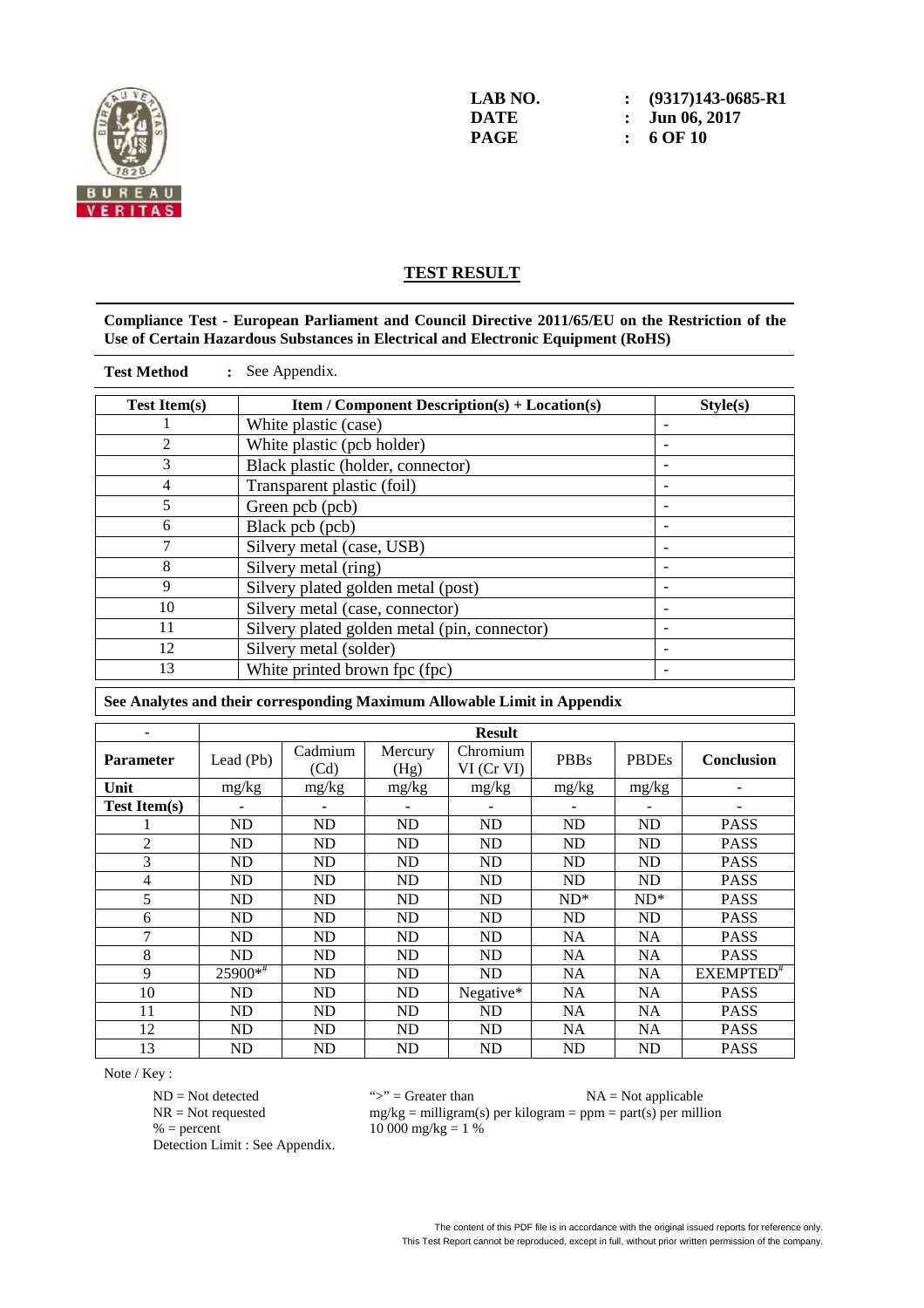

**LAB NO. : (9317)143-0685-R1 DATE : Jun 06, 2017 PAGE : 7 OF 10** 

#### Remark :

- The testing approach is listed in table of Appendix.
- $\sim$   $\sim$   $-$ \* denotes as reported result(s) was (were) performed by wet chemistry method. Others were screened by XRF. For XRF screening, the result(s) of Cr VI was (were) reported as total chromium and the result(s) of PBBs and PBDEs was (were) reported as total bromine. Also, the XRF result(s) may be different to the actual content based on various factors including, but not limit to, sample size, thickness, area, nonuniformity composition, surface flatness.
	- Only selected example(s) is (are) indicated on the photograph(s) in Comment.
	- According to European Parliament and Council Directive 2011/65/EU, Article 5 "Adaptation of the Annexes to scientific and technical progress", exemption(s) should be granted to the materials and components of Test Item(s) in the lists in Annexes III and IV of this directive.
	- #According to Annex III of European Council Directive 2011/65/EU, exemptions were granted a few materials and Clause 6(c) is reiterated here "Copper alloy containing up to 4 % lead by weight.". Test Item(s) 9 was (were) claimed as is by client (received as is). Therefore, this (these) Test Item(s) containing the found lead level should be exempted.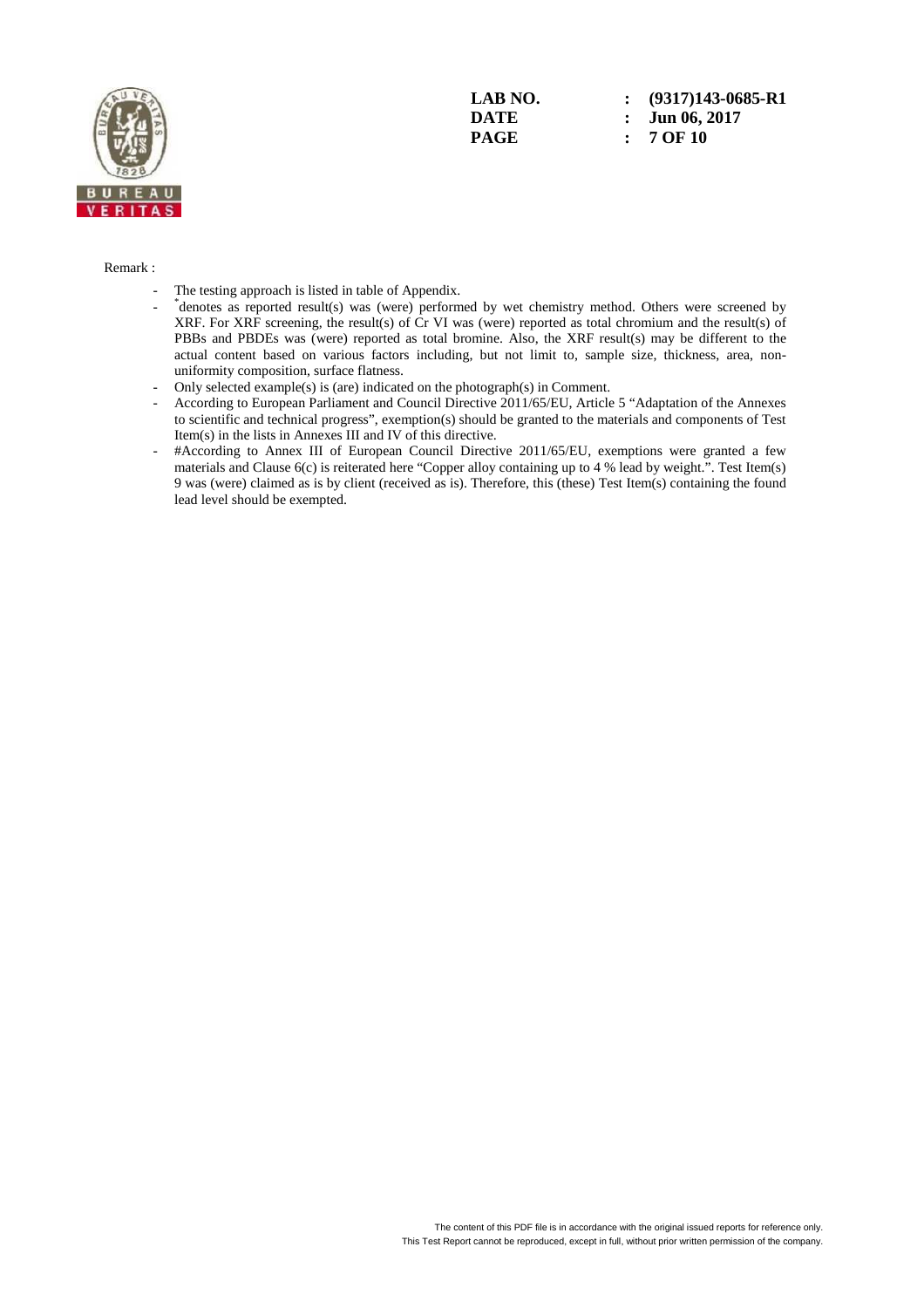

**LAB NO.** : (9317)143-0685-R1<br>DATE : Jun 06. 2017 **DATE : Jun 06, 2017 PAGE : 8 OF 10** 

### **TEST RESULT**

**Phthalates Test – Directive 2015/863/EU Amendment of European Parliament and Council Directive 2011/65/EU on the Restriction of the Use of Certain Hazardous Substances in Electrical and Electronic Equipment (RoHS)** 

| <b>Test Method</b><br>: With reference to draft International Standard IEC 62321-8. |                                                                   |            |               |                   |  |  |  |
|-------------------------------------------------------------------------------------|-------------------------------------------------------------------|------------|---------------|-------------------|--|--|--|
| <b>Test Item(s)</b>                                                                 | <b>Item / Component Description(s)</b><br>Location(s)<br>Style(s) |            |               |                   |  |  |  |
|                                                                                     | White plastic                                                     | case       |               |                   |  |  |  |
| $\overline{2}$                                                                      | White plastic                                                     | pcb holder |               |                   |  |  |  |
| 3                                                                                   | <b>Black plastic</b><br>holder, connector                         |            |               |                   |  |  |  |
| 4                                                                                   | Transparent plastic                                               | foil       |               |                   |  |  |  |
| 6                                                                                   | Black pcb                                                         | pcb        |               |                   |  |  |  |
| <b>Maximum</b><br><b>Allowable Limit:</b>                                           | DEHP, BBP, DBP & DIBP: 0.1% (Each)                                |            |               |                   |  |  |  |
|                                                                                     | <b>Result</b>                                                     |            |               |                   |  |  |  |
| <b>Tested Item(s)</b>                                                               | <b>Detected Analyte(s)</b>                                        | Conc.      | Unit          | <b>Conclusion</b> |  |  |  |
| $1+2$                                                                               | ND                                                                | ND         | $\%$          | <b>PASS</b>       |  |  |  |
| $3+4+6$                                                                             | <b>ND</b>                                                         | ND         | $\frac{0}{0}$ | <b>PASS</b>       |  |  |  |

Note / Key :

 $ND = Not detected$  ">" = Greater than<br>  $NR = Not$  requested  $mg/kg = milligram$  $% = percent$  10 000 mg/kg = 1 % Detection Limit (%) : 0.005

 $mg/kg =$  milligram(s) per kilogram = ppm = part(s) per million

Remark : The list of phthalates is summarized in table of Appendix.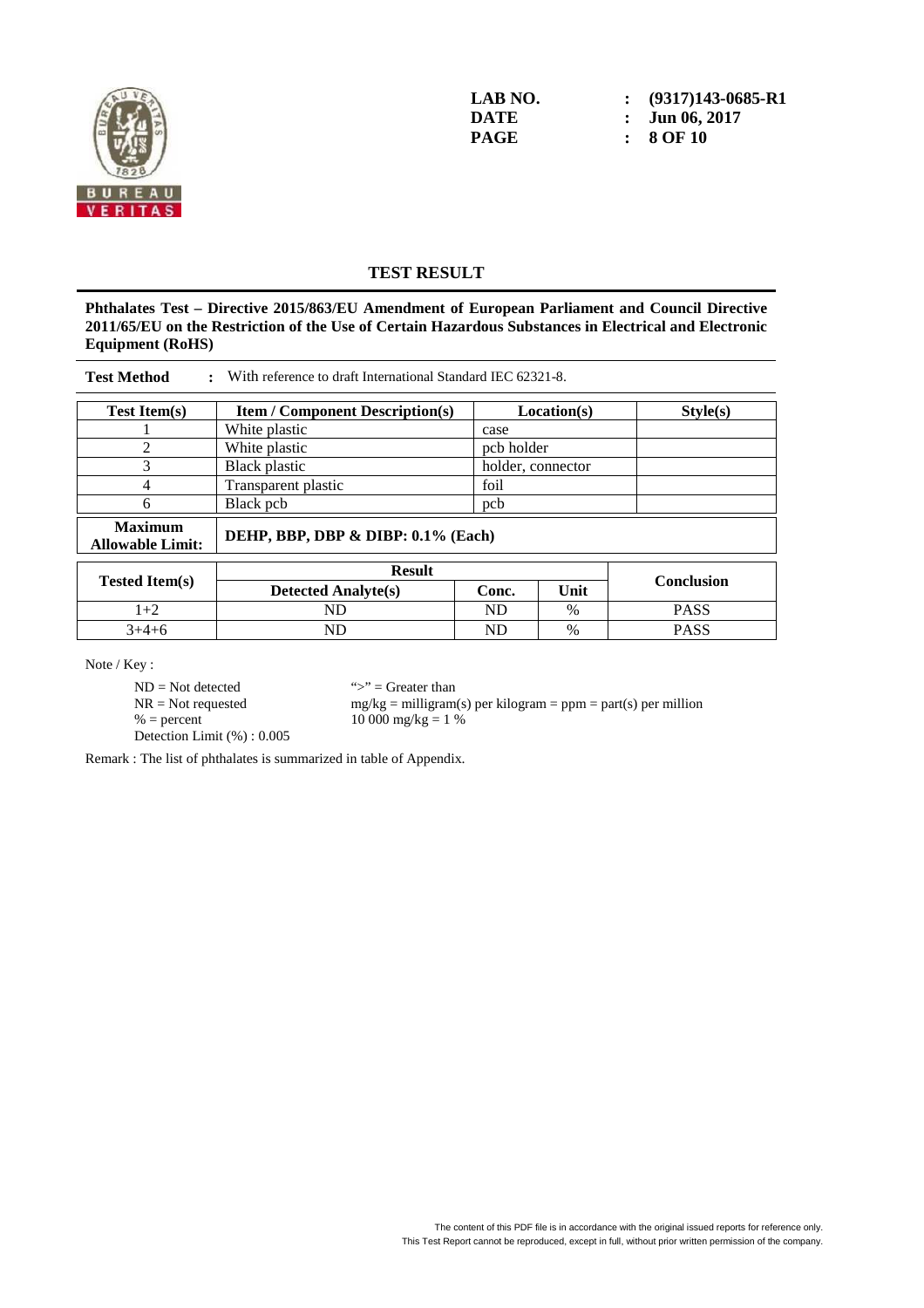

**LAB NO. : (9317)143-0685-R1 DATE : Jun 06, 2017 PAGE : 9 OF 10** 

# **APPENDIX**

| List of Analytes and their Corresponding Test Methods, Detection Limit and Maximum Allowable Limit<br>[ Compliance Test for European Parliament and Council Directive 2011/65/EU ] : |                                                                                                                                                                                                                                                                                                                                                                                                                                    |                |                                  |               |                                                        |                                    |  |
|--------------------------------------------------------------------------------------------------------------------------------------------------------------------------------------|------------------------------------------------------------------------------------------------------------------------------------------------------------------------------------------------------------------------------------------------------------------------------------------------------------------------------------------------------------------------------------------------------------------------------------|----------------|----------------------------------|---------------|--------------------------------------------------------|------------------------------------|--|
|                                                                                                                                                                                      |                                                                                                                                                                                                                                                                                                                                                                                                                                    |                |                                  |               |                                                        |                                    |  |
|                                                                                                                                                                                      |                                                                                                                                                                                                                                                                                                                                                                                                                                    |                | X-ray fluorescence (XRF)[a]      | Wet           | <b>Maximum</b><br><b>Allowable</b><br>Limit<br>(mg/kg) |                                    |  |
| No.                                                                                                                                                                                  | <b>Name of Analytes</b>                                                                                                                                                                                                                                                                                                                                                                                                            | <b>Plastic</b> | Metallic /<br>glass /<br>ceramic | <b>Others</b> |                                                        |                                    |  |
| $\mathbf{1}$                                                                                                                                                                         | Lead (Pb)                                                                                                                                                                                                                                                                                                                                                                                                                          | 100            | 200                              | 200           | $10^{[b]}$                                             | 1 000                              |  |
| $\overline{2}$                                                                                                                                                                       | Cadmium (Cd)                                                                                                                                                                                                                                                                                                                                                                                                                       | 50             | 50                               | 50            | $10^{[b]}$                                             | 100                                |  |
| 3                                                                                                                                                                                    | Mercury (Hg)                                                                                                                                                                                                                                                                                                                                                                                                                       | 100            | 200                              | 200           | $10^{[\overline{c}]}$                                  | 1 000                              |  |
| $\overline{4}$                                                                                                                                                                       | Chromium (Cr)                                                                                                                                                                                                                                                                                                                                                                                                                      | 100            | 200                              | 200           | <b>NA</b>                                              | <b>NA</b>                          |  |
| 5                                                                                                                                                                                    | Chromium VI (Cr VI)                                                                                                                                                                                                                                                                                                                                                                                                                | NA             | NA                               | <b>NA</b>     | $3^{[g, h]}/10^{[d]}/$<br>See $^{[e,\,j]}$             | $1000/$<br>Negative <sup>[j]</sup> |  |
| 6                                                                                                                                                                                    | Bromine (Br)                                                                                                                                                                                                                                                                                                                                                                                                                       | 200            | <b>NA</b>                        | 200           | <b>NA</b>                                              | NA                                 |  |
| $\overline{7}$                                                                                                                                                                       | Polybromobiphenyls (PBBs)<br>- Bromobiphenyl (MonoBB)<br>- Dibromobiphenyl (DiBB)<br>- Tribromobiphenyl (TriBB)<br>- Tetrabromobiphenyl (TetraBB)<br>- Pentabromobiphenyl (PentaBB)<br>- Hexabromobiphenyl (HexaBB)<br>- Heptabromobiphenyl (HeptaBB)<br>- Octabromobiphenyl (OctaBB)<br>- Nonabromobiphenyl (NonaBB)<br>- Decabromobiphenyl (DecaBB)                                                                              | NA             | NA                               | <b>NA</b>     | Each $50^{[f]}$                                        | Sum 1 000                          |  |
| 8                                                                                                                                                                                    | Polybromodiphenyl ethers (PBDEs)<br>- Bromodiphenyl ether (MonoBDE)<br>- Dibromodiphenyl ether (DiBDE)<br>- Tribromodiphenyl ether (TriBDE)<br>- Tetrabromodiphenyl ether (TetraBDE)<br>- Pentabromodiphenyl ether (PentaBDE)<br>- Hexabromodiphenyl ether (HexaBDE)<br>- Heptabromodiphenyl ether (HeptaBDE)<br>- Octabromodiphenyl ether (OctaBDE)<br>- Nonabromodiphenyl ether (NonaBDE)<br>- Decabromodiphenyl ether (DecaBDE) | <b>NA</b>      | <b>NA</b>                        | <b>NA</b>     | Each $50^{[f]}$                                        | Sum 1 000                          |  |

 $NA = Not applicable$ 

[a] Test method with reference to International Standard IEC 62321-3-1: 2013.

[b] Test method with reference to International Standard IEC 62321-5: 2013.

[c] Test method with reference to International Standard IEC 62321-4: 2013.

[d] Polymers and Electronics - Test method with reference to European Standard EN 62321: 2009, Annex C.

[e] Metal - Test method with reference to International Standard IEC 62321-7-1: 2015 [i].

[f] Test method with reference to International Standard IEC 62321-6: 2015.

[g] Leather - Test method International Standard ISO 17075: 2007.

[h] Other Than Metal, Leather, Polymers and Electronics - Test method with reference to International Standard ISO 17075: 2007.

[i] The principle of this method was evaluated and supported by two studies organized by IEC TC 111 WG3. These studies were focused on detecting the presence of  $\hat{C}r$  VI in the corrosion protection coatings on metallic samples. Result(s) of Cr VI for metallic material(s) was (were) expressed in term of positive and negative. Negative means

 $[j] % \begin{center} % \includegraphics[width=\linewidth]{imagesSupplemental_3.png} % \end{center} % \caption { % Our method is used for the method of the method. % Note that the \emph{Def}(i) and the \emph{Def}(i) are generated by the method of the method. % Note that the \emph{Def}(i) and the \emph{Def}(i) are generated by the method of the method. % Note that the \emph{Def}(i) and the \emph{Def}(i) are generated by the method of the method. % Note that the \emph{Def}(i) and the \emph{Def}(i) are generated by the method of the method. % Note that the \emph{Def}(i) and the \emph{Def}(i) are generated by the method of the method. % Note that the \emph{Def}(i) and the \emph{$ the absence of Cr VI on the tested areas and the result(s) was (were) regarded as in compliance with European Parliament and Council Directive 2011/65/EU, Article 4(1). While, positive means the presence of Cr VI on tested

The content of this PDF file is in accordance with the original issued reports for reference only.

This Test Report cannot be reproduced, except in full, without prior written permission of the company.